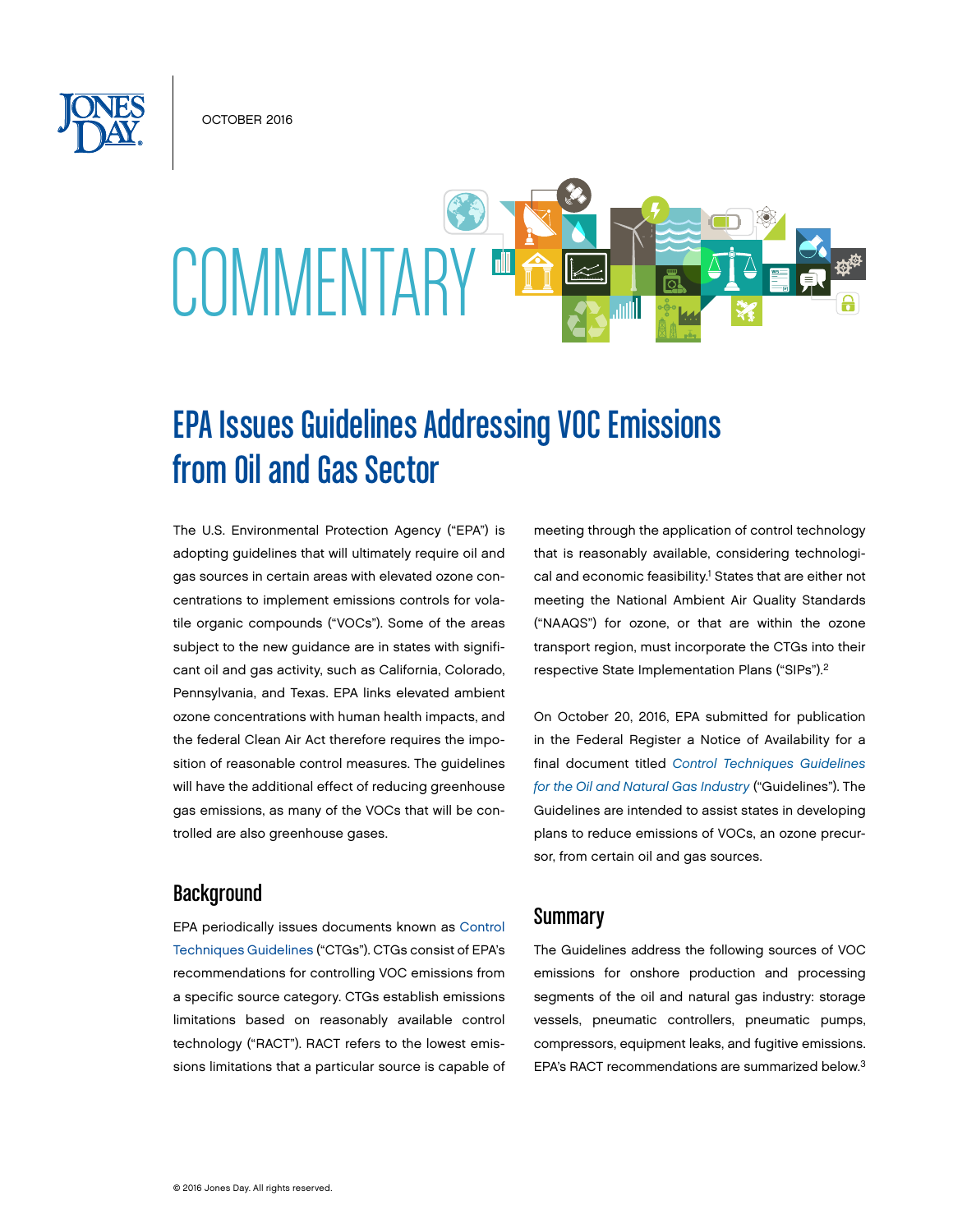- Storage Vessels: 95 percent reduction of VOC emissions, or maintain less than four tons per year ("tpy") uncontrolled actual VOC emissions.
- Pneumatic Controllers Located at Natural Gas Processing Plants: Natural gas bleed rate of zero standard cubic feet per hour ("scfh").
- Pneumatic Controllers Located at the Wellhead to a Natural Gas Processing Plant or at the Point of Custody Transfer to an Oil Pipeline: Natural gas bleed rate less than or equal to six scfh.
- Pneumatic Pumps Located at Natural Gas Processing Plants: Zero VOC emissions.
- Pneumatic Pumps Located at Well Sites: Achieve 95 percent control by routing VOC emissions to an existing onsite control device or process.
- Reciprocating Compressors Located between the Wellhead and the Point of Custody Transfer to a Natural Gas Transmission and Storage Segment: Replace reciprocating compressor rod packing on or before 26,000 hours of operation or 36 months since the most recent rod packing replacement, or route rod packing emissions to a process through a closed vent system under negative pressure.
- Centrifugal Compressors Located between the Wellhead and the Point of Custody Transfer to a Natural Gas Transmission and Storage Segment: 95 percent reduction of VOC emissions.
- Equipment Leaks: Implement the leak detection and repair program at 40 C.F.R. Part 60, Subpart VVa.
- Fugitive Emissions: Develop and implement an optical gas imaging monitoring and repair plan.

The Guidelines also include applicability thresholds. For example, the RACT recommendations for storage vessels apply only if the tank has the potential to emit greater than or equal to six tpy of VOCs. Similarly, the RACT applicability for

fugitive emissions varies depending on the oil-to-gas ratio at the site and the site's per-day production volume.

In addition to explaining its RACT determinations for these various source categories, EPA also included model rule language in the Guidelines, which states may use as a starting point when formulating their new SIP provisions.4

# What to Expect Going Forward

Sources covered by the Guidelines include those located in 2008 ozone NAAQS nonattainment areas classified as "moderate" or higher. There are [28 such areas](https://www3.epa.gov/airquality/greenbook/map8hr_2008.html) within Arizona, California, Colorado, Connecticut, Georgia, Illinois, Indiana, New Jersey, New York, Maryland, Texas, and Wisconsin. The Guidelines will also affect sources located within the ozone transport region: Connecticut, Delaware, Maine, Maryland, Massachusetts, New Hampshire, New Jersey, New York, Pennsylvania, Rhode Island, and Vermont.5

The Guidelines will become effective on the date that the Notice of Availability is published in the Federal Register. SIP provisions must be submitted by the above-noted states within two years of that date. EPA will then go through a notice and comment process for approving the submissions. States may choose to adopt EPA's RACT recommendations or may develop their own, as long the identified approach is consistent with the RACT provisions in the Clean Air Act and with EPA's implementing regulations, policies, and guidance. Alternatively, some areas or states may satisfy their obligations by submitting a statement to EPA certifying that there are no oil or natural gas sources within their jurisdiction. Once EPA approves a state's SIP revision, the new RACT requirements must be implemented by covered sources no later than January 1, 2021.<sup>6</sup>

SIP revisions under the Guidelines will be an ongoing process. For example, after EPA finalizes nonattainment designations for the 2015 ozone NAAQS (expected to be effective in early 2018), states may be required to adopt or revise RACT requirements under these Guidelines within two years after the effective date of the designations.<sup>7</sup>

Additional information about the Guidelines is available [here.](https://www.epa.gov/controlling-air-pollution-oil-and-natural-gas-industry/2016-control-techniques-guidelines-oil-and)